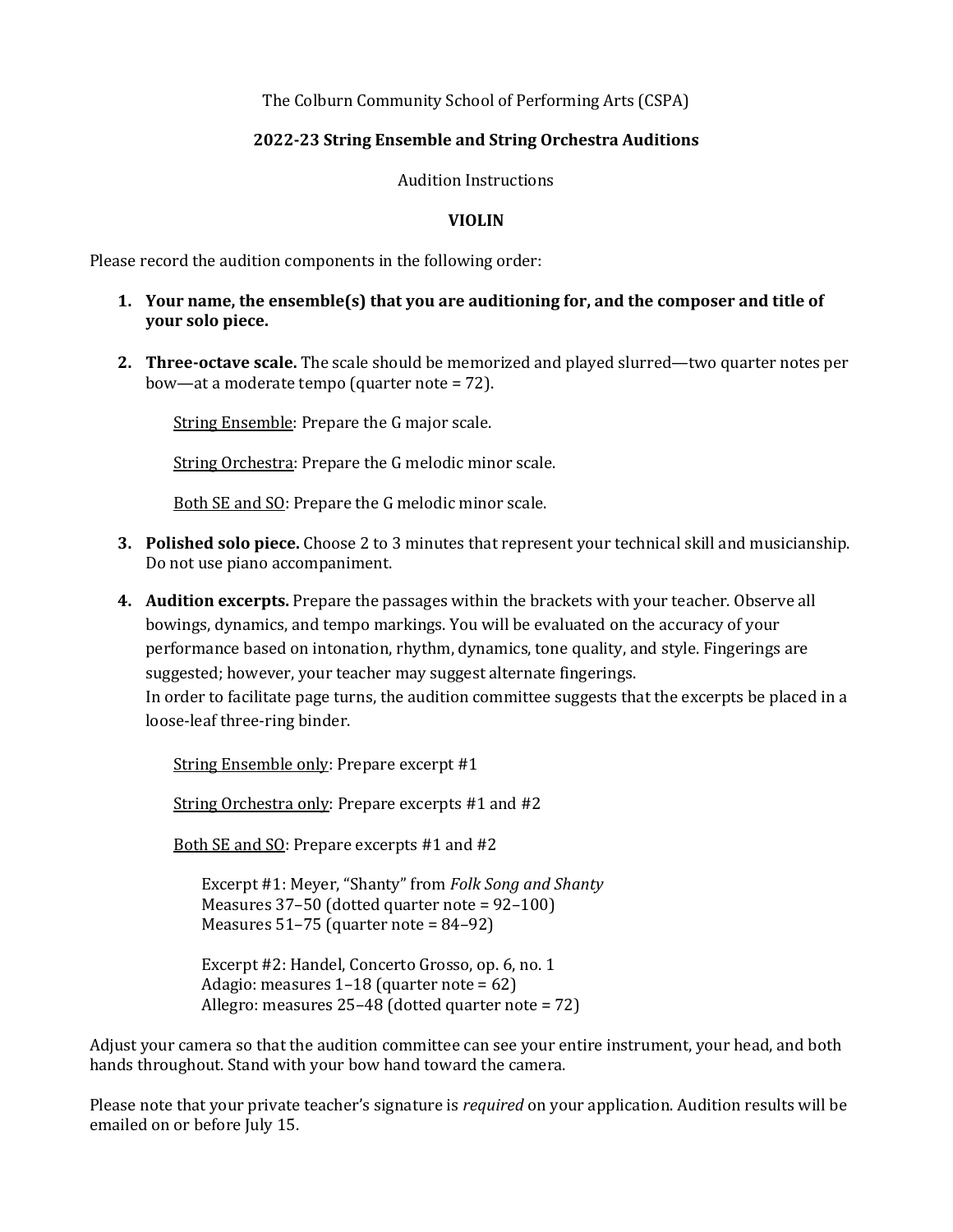Excerpt #1 - Violin Richard Meyer, "Shanty" from Folk Song and Shanty<br>Measures 37-50 (dotted quarter note = 92-100) and measures 51-75 (quarter note = 84-92)